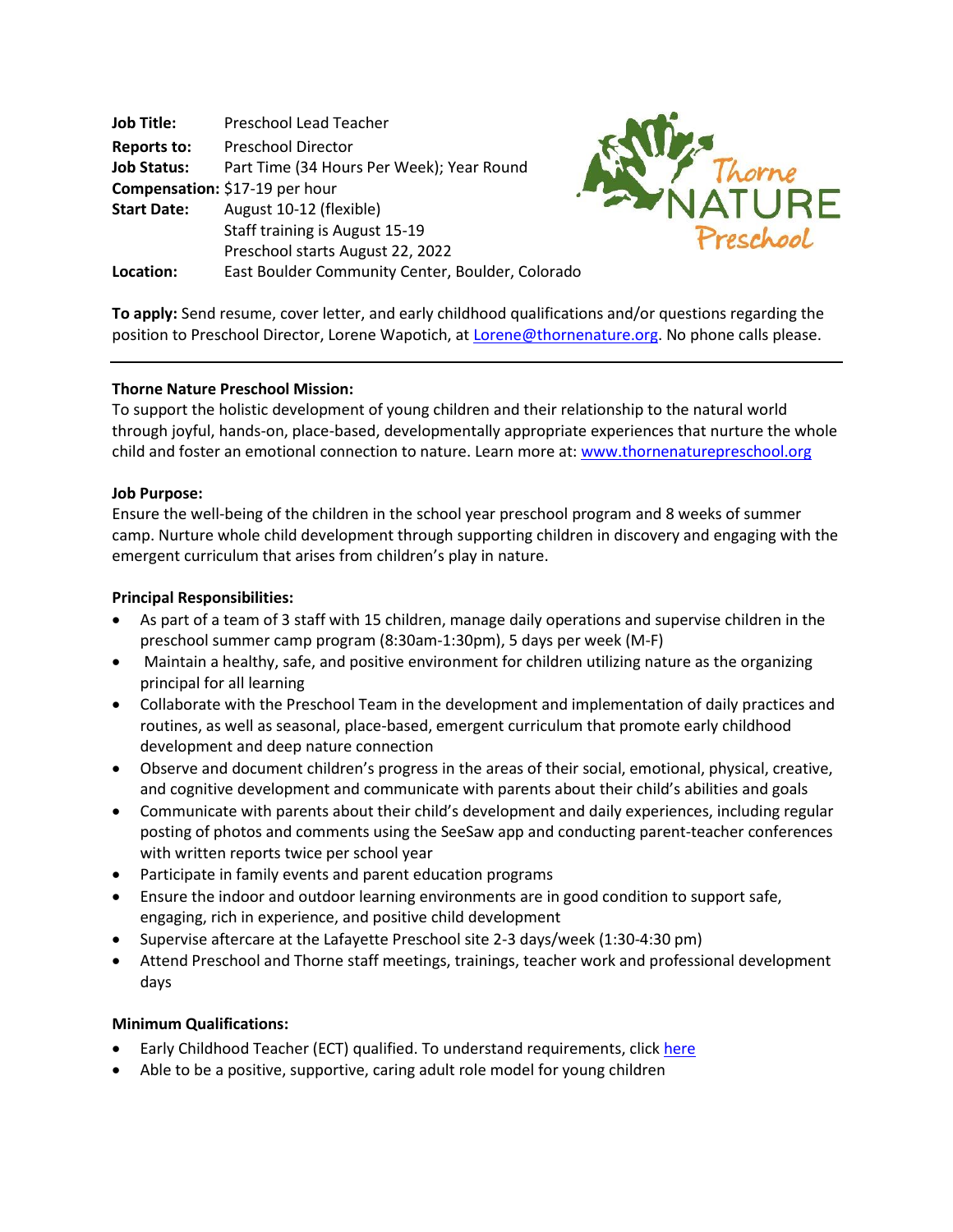- Comfortable working outdoors and able to take care of self in all weather conditions, including rain, wind, snow, and hot sunny days
- Experience working with young children and families in a preschool setting preferred
- CPR, First Aid, Standard Precautions, and Medication Administration certified. (Thorne will pay for the time needed to complete and the cost of these certifications)
- Willing to complete all trainings and submit all information and forms needed by Thorne to be in compliance with Colorado Department of Human Services Child Care licensing requirements, including background check and fingerprinting. (Thorne will help and pay for the time needed to complete and these requirements)

# **Special Requirements:**

- Willing to drive students in a Thorne approved vehicle for field trips as needed (Thorne will train).
- Additional time may be required as necessary, including occasional weekend and evening work for family events

# **Desired Skills and Abilities:**

- Experienced early childhood teacher
- Ability and desire to support excellent place-based, child-centered, emergent curriculum
- Passion for outdoor experiences and connecting youth to nature
- Knowledge of and desire to learn about nature and Colorado ecology
- Ability to adapt and be flexible with the changing needs of the program
- Excellent communication skills with parents, staff, and children
- Strong decision-making skills to respond to risk management issues, emergencies, or difficult situations
- Good organizational skills and ability to handle multiple tasks and roles, patiently and professionally
- Proficient with MS Office suite (Word, Excel, and Outlook)

## **Desired Outcomes:**

- Exceptional teaching of Nature Preschool Program
- Exceptional communication with parents, staff, and children
- High level of engagement with preschool families in community events
- Achieve 90% or better positive rating of Preschool's ability to reach learning objectives
- High level of engagement as a member of the Thorne Nature Experience team

# **Desired Behavioral Traits and Attitudes:** Leader, team player, collaborative, fun, organized, creative,

resourceful, critical thinker, willingness to be vulnerable, results-oriented, and self-motivated. Passionate about Thorne's mission, and environmentally concerned and aware.

## **Job Interrelationships:**

- Preschool Staff and Thorne Staff
- Parents and Families
- Preschool Students
- Volunteers and Interns
- Community Partners
- General Public